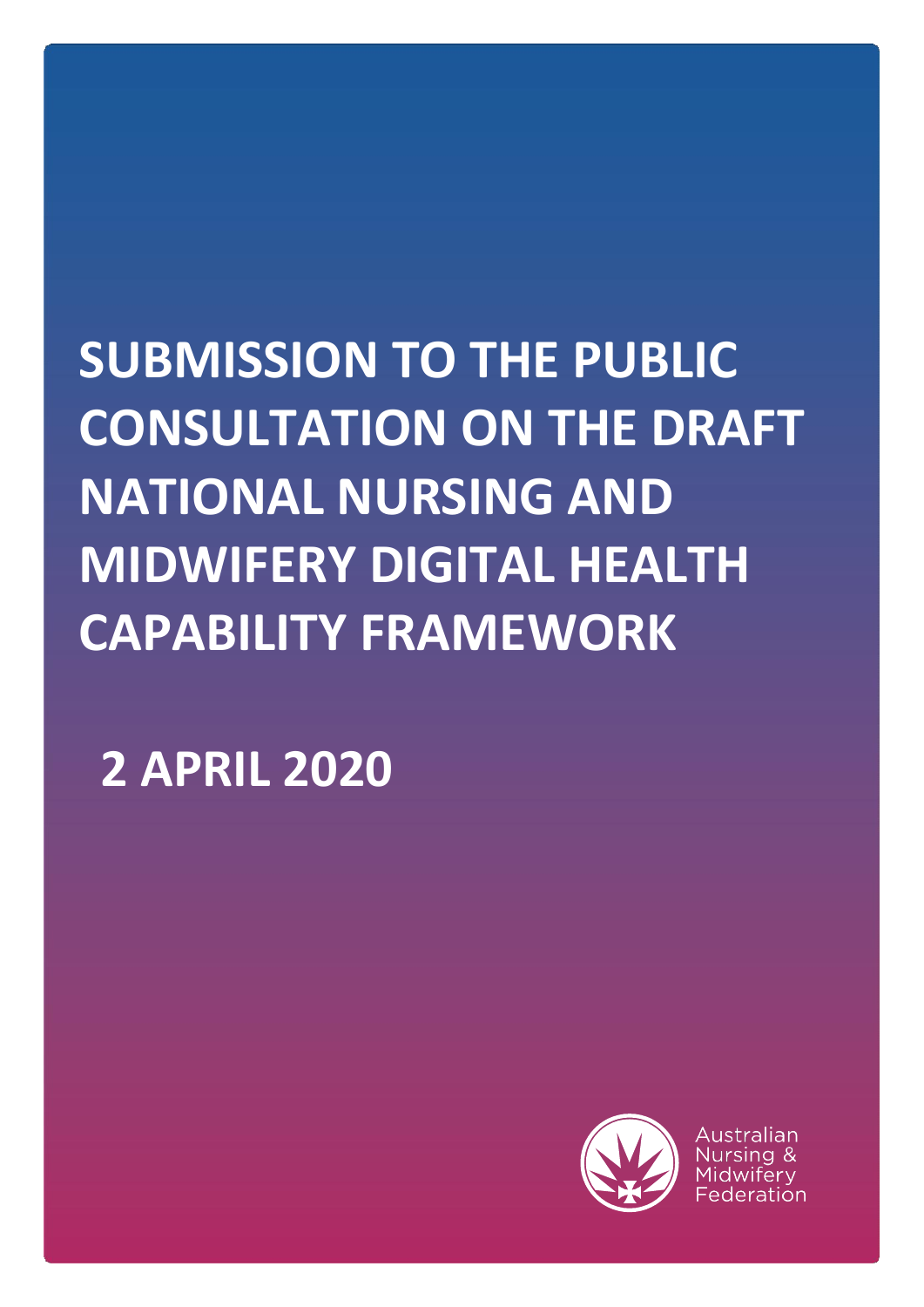

Australian Nursing and Midwifery Federation

**Annie Butler Federal Secretary**

**Lori-anne Sharp Assistant FederalSecretary**

**Australian Nursing and Midwifery Federation Level 1, 365 Queen Street, Melbourne VIC3000 T: 03 9602 8500 F: 03 9602 8567 E: [anmffederal@anmf.org.au](mailto:anmffederal@anmf.org.au) W: [www.anmf.org.au](http://www.anmf.org.au/)**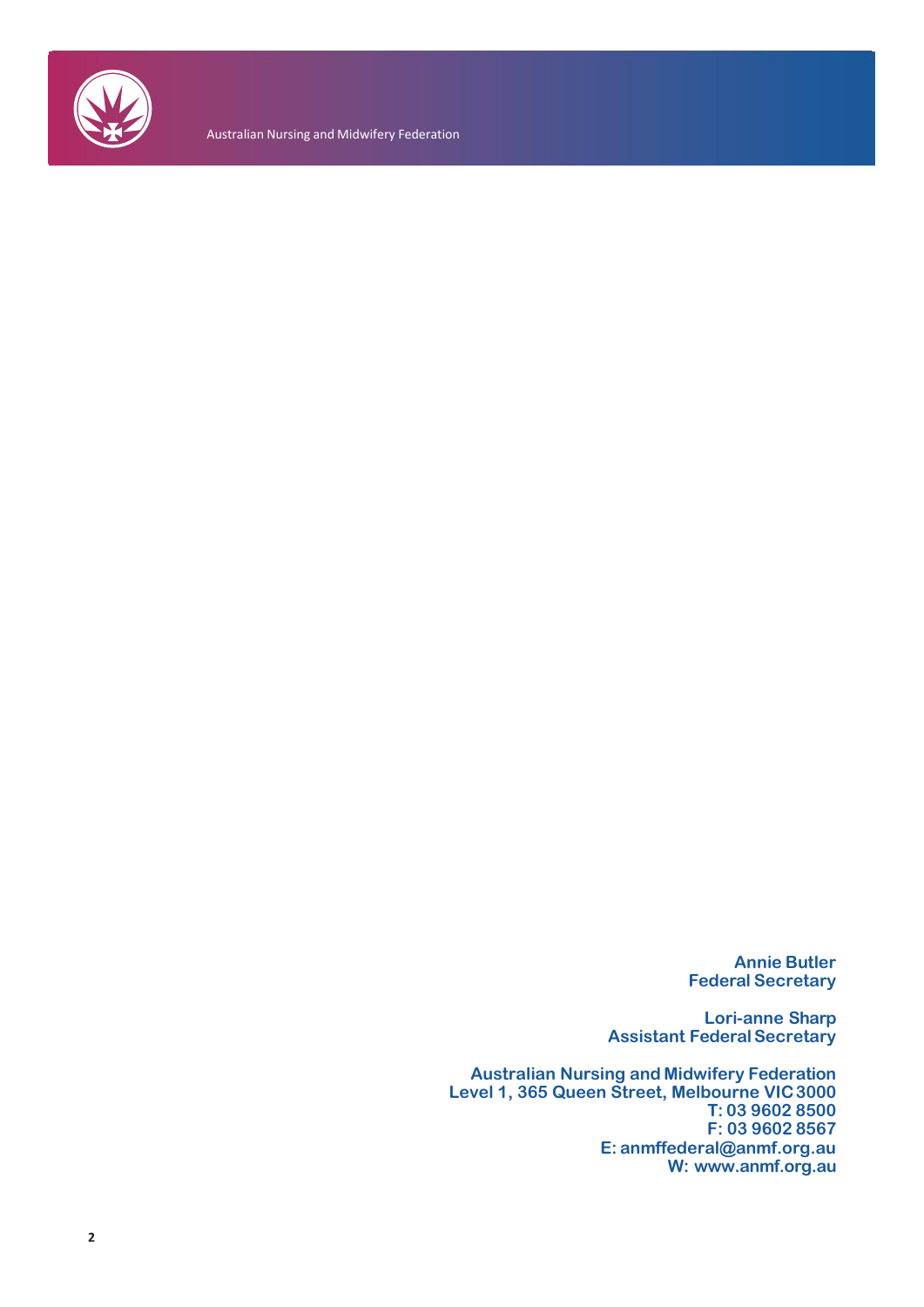

## **PREAMBLE**

The Australian Nursing and Midwifery Federation (ANMF) is Australia's largest national union and professional nursing and midwifery organisation. In collaboration with the ANMF's eight state and territory branches, we represent the professional, industrial and political interests of more than 280,000 nurses, midwives and carers across the country.

Our members work in the public and private health, aged care and disability sectors across a wide variety of urban, rural and remote locations. We work with them to improve their ability to deliver safe and best practice care in each and every one of these settings, fulfil their professional goals and achieve a healthy work/life balance.

Our strong and growing membership and integrated role as both a professional and industrial organisation provide us with a complete understanding of all aspects of the nursing and midwifery professions and see us uniquely placed to defend and advance our professions.

Through our work with members we aim to strengthen the contribution of nursing and midwifery to improving Australia's health and aged care systems, and the health of our national and global communities.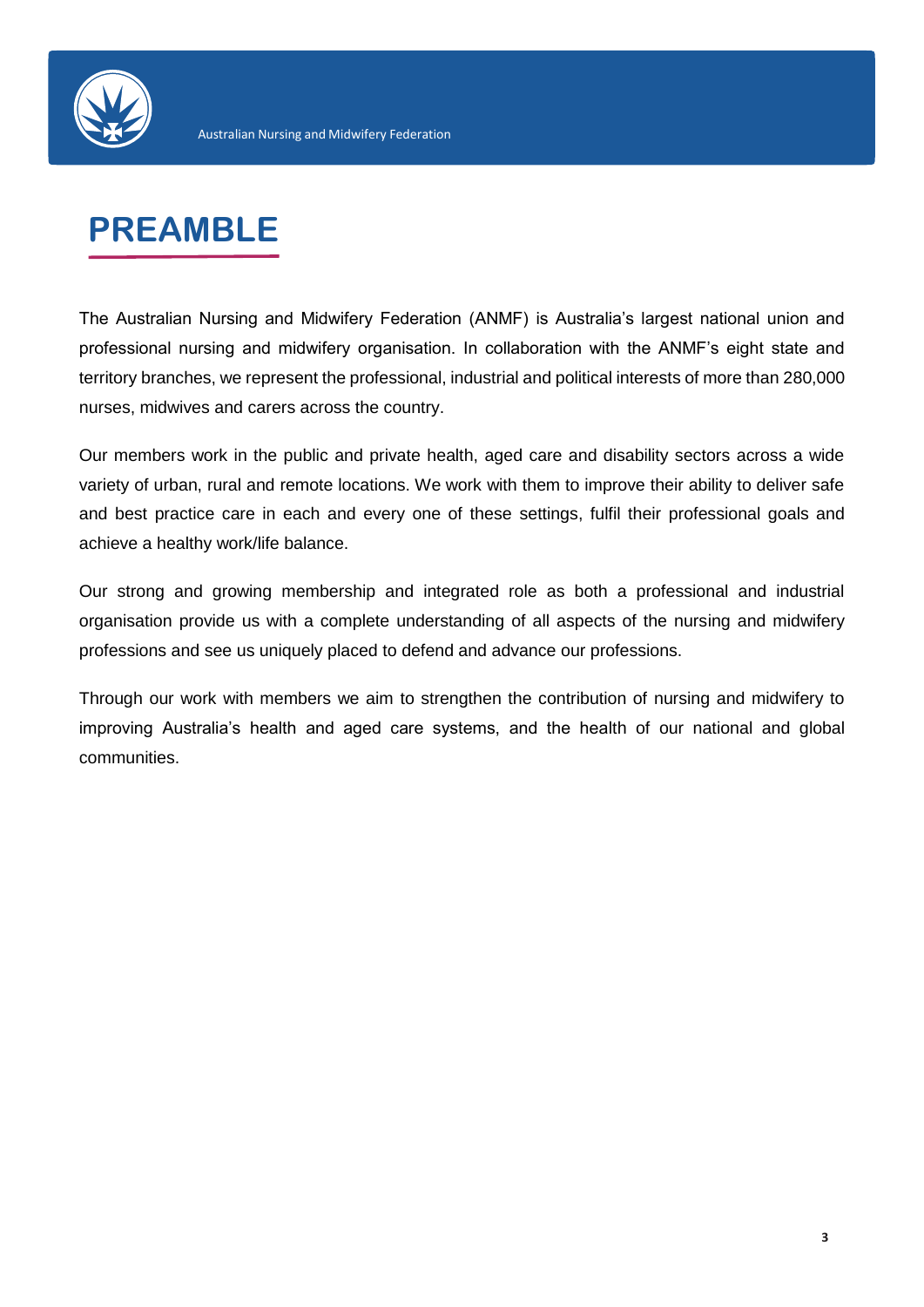

## **INTRODUCTION**

The ANMF welcomes the opportunity to provide feedback to the Draft National Nursing and Midwifery Digital Health Capabilities Framework (the framework).

Digital technology is transforming and improving healthcare outcomes in Australia and is an integral part of the delivery of efficient and effective health care. As the largest professional cohort of registered health practitioners in Australia, nurses and midwives play a vital role in digital health. They have embraced and incorporated the use of digital health information management and technology into care delivery and are now the largest users and enablers in influencing any change to the digital health platform.

Ongoing evolution of digital health information systems will improve the availability and quality of health information. Thus technical competence is now a fundamental element of nursing and midwifery practice.<sup>1</sup>

The National Digital Health Strategy, developed by the Australian Digital Health Agency, outlines clear objectives for the health workforce, to be achieved by  $2022<sup>2</sup>$  These objectives require the health workforce to be confident and efficient in using digital technology and to understand the benefits of digital health.

The ANMF is a long-standing supporter for progressing the digital health environment in Australia. We recognise the capacity for digital technology to transform and streamline health, maternity and aged care and the impact it has already had in improving health outcomes.

The ANMF understands the importance of the nursing and midwifery workforce being engaged, experienced and proficient at managing digital health in their care delivery on a day to day basis. However, our members identify there is still much work to be done in order for connected digital health systems to better enable them to safely deliver care. Some of the issues our members have raised include:

- Digital health information systems, implementation and processes are not uniform or consistent across the entire range of settings in which nurses and midwives work, impeding their capacity to deliver effective and efficient care;
- There is insufficient allocation of resources to facilitate nurses and midwives to properly perform their duties, in particular when the nurse or midwife is working remotely from the health or aged care facility;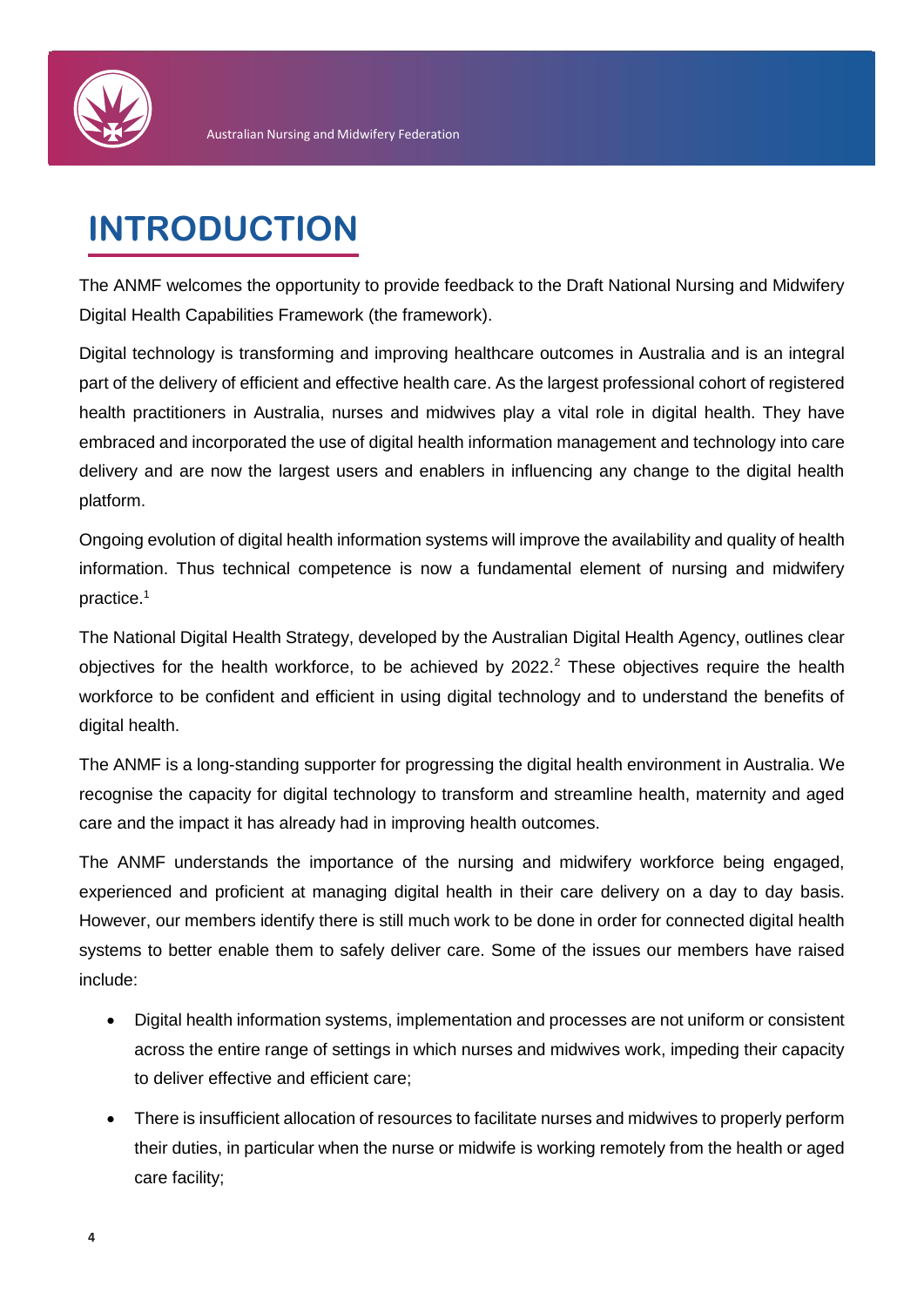

- A lack of involvement of nurses and midwives in the planning, implementation and evaluation of any change to digital health information management systems;
- There are inadequate resources allocated for the appointment of nurse and/or midwife informaticians who have the appropriate skills to manage the change process associated with the introduction of clinical digital health information systems for nursing and midwifery;
- An appropriate interface between nursing, midwifery and other health and aged care facility information systems to enhance continuity of care, reduce duplication of data input, maximise the use of data, and ensure the quality and integrity of data is lacking;  $3$  and
- There is a lack of recognition and inclusion of consistent nursing and midwifery standardised language, such as the International Classification of Nursing Practice, which provides a framework for sharing data about nursing and midwifery practice enabling comparisons across settings.

It is essential that these issues are adequately addressed to maximise the potential benefits of digital health. The ANMF understands that addressing these matters are outside the remit of this project, nonetheless they need to be strongly considered for the development of the digital framework for nurses and midwives.

The objective of the framework is to *define the knowledge, skills and attitudes required for professional practice in the digital health era.* <sup>4</sup> Health care environments' use of digital technology is changing at a steady pace and the ANMF is supportive of the framework being used as a continuing professional development tool. The framework needs to assist nurses and midwives to understand their current level of digital capability and where they may need or want to progress. The ANMF is therefore supportive of the framework's statement that it *is intended to enable and inform and is not intended to be adopted as a professional standard*.

Further, it is essential that any digital health framework acknowledges the variability nurses and midwives currently experience in gaining access to digital health technologies. There are ANMF members who have used only digital technology in their work, others who've used a mixture of digital and non-digital technologies and many who still use minimal digital technologies in delivering care. This variability occurs as health services work through adopting and adapting to new digital health technologies. The majority of nurses' and midwives' digital capability levels are dependent on their employer's digital readiness and willingness to provide opportunity to enable them to access digital health. They cannot develop their digital capability if they are unable to access tools to deliver care. The ANMF therefore supports the draft framework's comment that n*urses and midwives have varying levels of digital literacy and access to digital technologies.*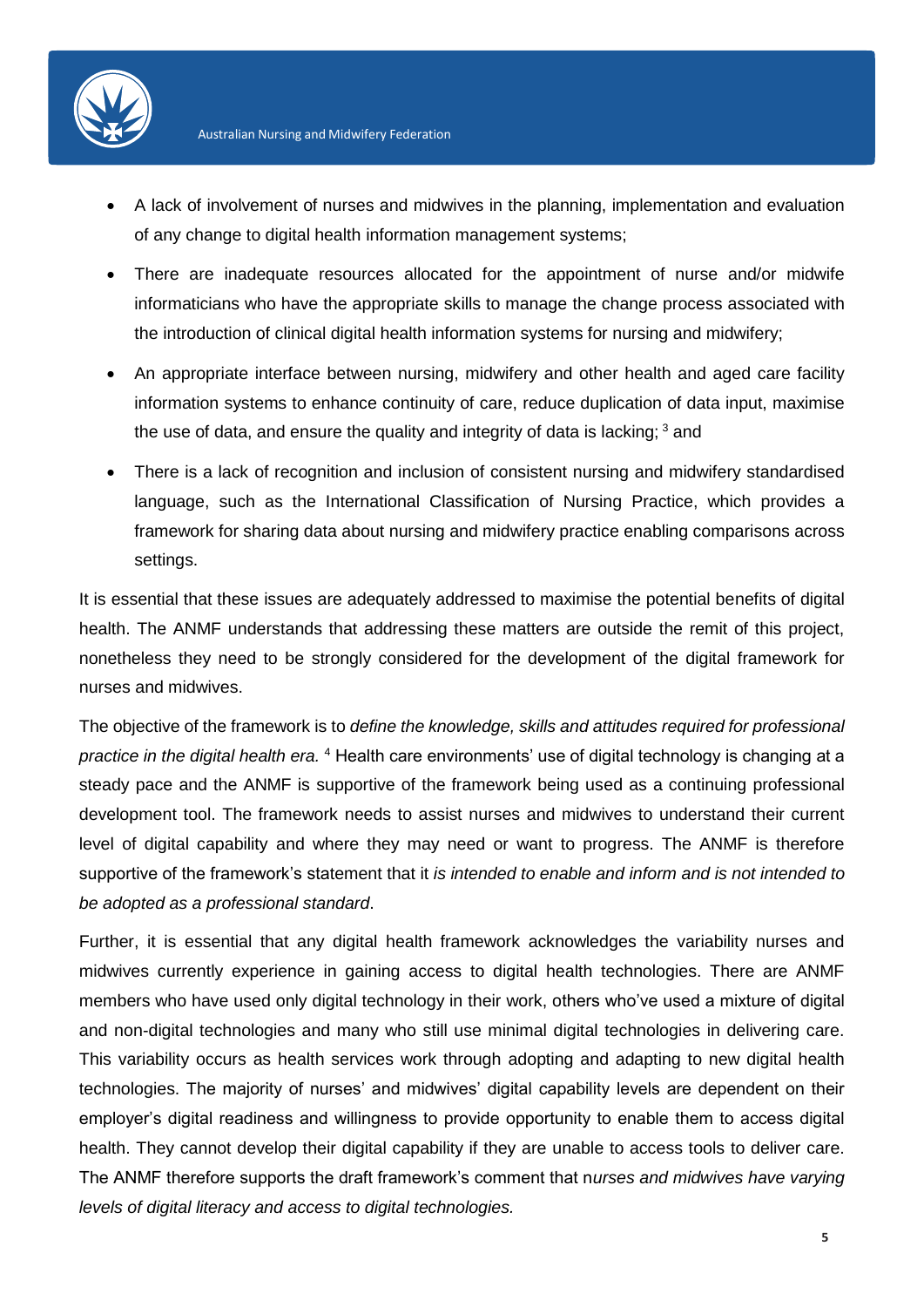

## **Section A: Demographic Information**

#### **Where did you find out about this survey?**

 $\checkmark$  ANMF

**I am responding to this survey on behalf of:**

 $\checkmark$  An Organisation

## **Section A: My Organisation Details**

#### **Name of Organisation** *(optional)*

Australian Nursing and Midwifery Federation

#### **Which of the following best describes your organisation's main workplace setting?**

 $\checkmark$  Other, Please specify: Professional and Industrial Organisation.

#### **Which of the following best describes your organisation's main location?**

- ☐ Metropolitan
- ☐ Rural
- ☐ Remote
- $\checkmark$  Other: Please specify: ANMF members work across all geographical locations

#### **What is state or country of your main workplace setting?**

- ☐ Australian Capital Territory
- ☐ New South Wales
- ☐ Northern Territory
- ☐ Queensland
- ☐ South Australia
- ☐ Tasmania
- ☐ Victoria
- ☐ Western Australia
- ☐ National organisation
- $\checkmark$  Other: Please specify: ANMF members work across all states and territories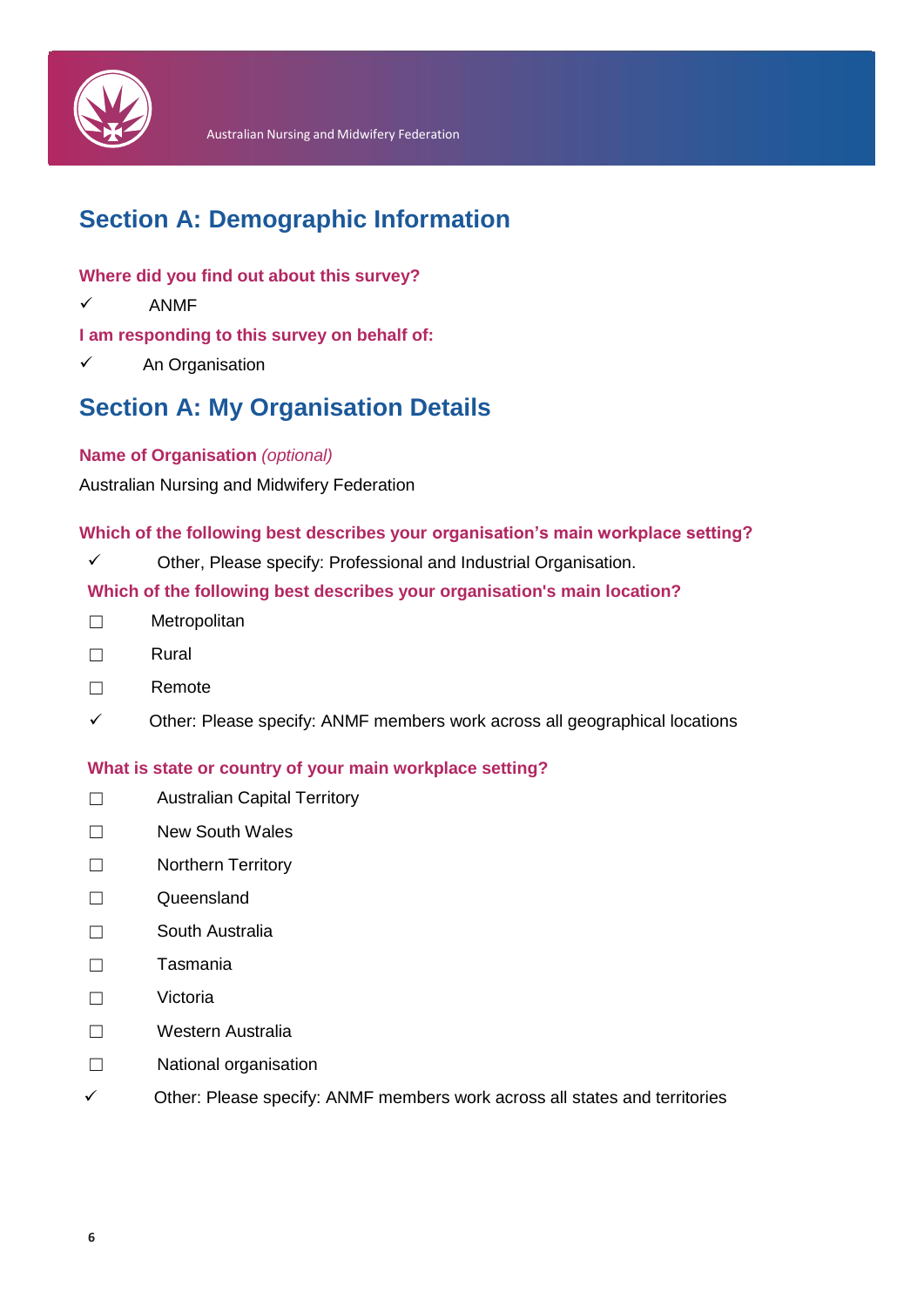

#### **Digital Health Awareness**

**The following question is to gain some understanding of your current awareness of digital health.**

**Which of the following statements best describes your organisation's current digital health capability?**

 $\checkmark$  My organisation is moving towards integrating digital health into many aspects of the way we do business and has some awareness of the needs of employees in relation to digital health readiness.

## **Section A: My Individual Details**

#### **What is your professional/educational background?**

- ☐ Clinical Nursing
- ☐ Clinical Midwifery
- ☐ Student Nursing
- ☐ Student Midwifery
- $\Box$ Non-clinical - clinical support, research, education, etc.
- $\checkmark$ Other: Please specify: ANMF members work across all clinical and non-clinical settings

**Professional Job Role – please select the one which best describes your current role or predominant experience**

 $\checkmark$  Other: Please specify: Federal Secretary – Registered nurse

#### **Which of the following best describes your organisation's main workplace setting?**

 $\checkmark$  Other (please specify) : ANMF members work across all health settings

#### **Which of the following best describes your organisation's main location?**

 $\checkmark$  Other (please specify) : National organisation

#### **What is the state or country of your main workplace setting?**

 $\checkmark$  Other (please specify) : National organisation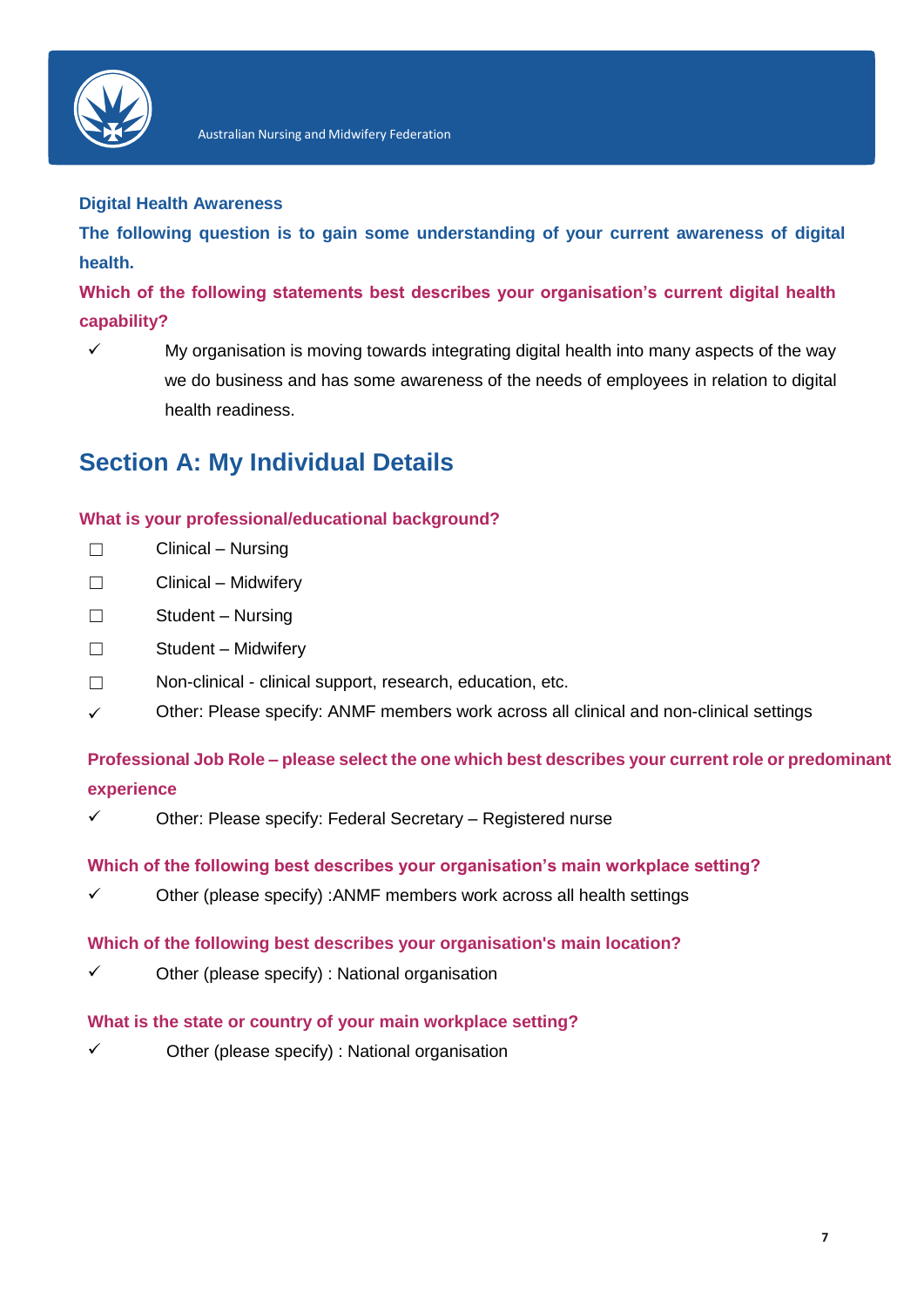

## **Section B: Feedback on the 5 Domains**

**The draft framework is made up of 5 domains of knowledge:**

- **Domain 1 – Digital Professionalism: Professional standards are maintained in the digital environment.**
- **Domain 2 – Leadership and Advocacy: Digital health leadership and advocacy supported by clear policy.**
- **Domain 3 – Data and Information Quality: Data quality must be present.**
- **Domain 4 – Information-enabled Care: Care must be supported by rigorous data analysis and critical appraisal.**
- **Domain 5 – Technology: Technology needs to be understood and used appropriately.**

*We are seeking your feedback on these 5 Domains and how they represent the digital health capabilities for nursing and midwifery practice.*

|                                                                                                                   | <b>Strongly</b><br>Agree |   | Agree Neither agree Disagree Strongly<br>nor disagree | Disagree |
|-------------------------------------------------------------------------------------------------------------------|--------------------------|---|-------------------------------------------------------|----------|
| The five domains as presented in the<br>draft framework are easily understood.                                    |                          |   |                                                       |          |
| The five domains will help nurses and<br>midwives understand the key digital<br>health areas in their practice.   |                          |   |                                                       |          |
| The five domains are comprehensive and<br>capture the key digital health capabilities<br>for nurses and midwives. |                          | ✓ |                                                       |          |
| It is clear how the draft framework<br>complements other existing professional<br>:frameworks.                    |                          |   |                                                       |          |

**Please select your response to the following statements about the draft framework.**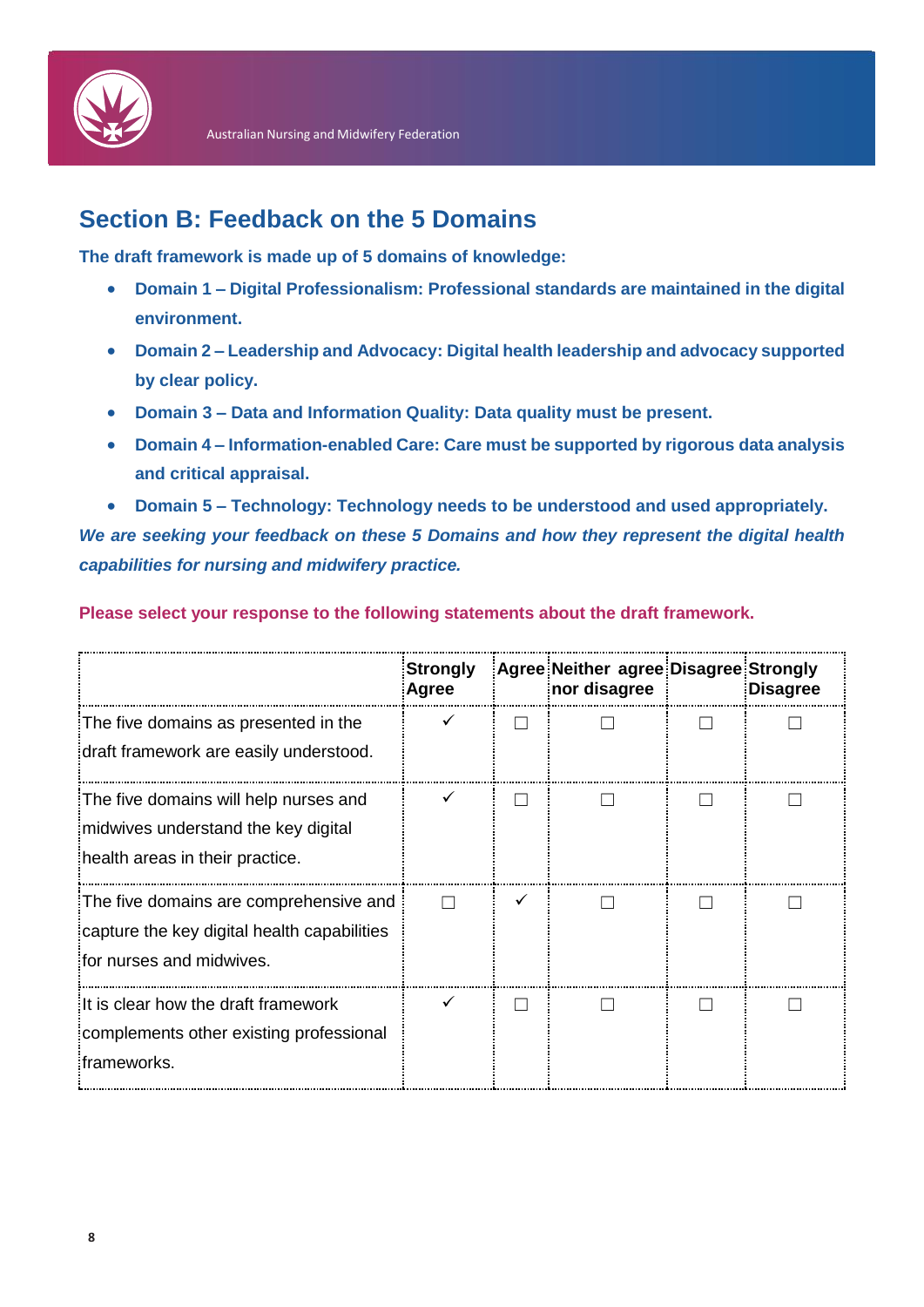

#### **Please provide a few comments that explain your answers to the above statements.**

The comprehensive evidence-based framework of the five domains provides a simple way to describe complex, interrelated concepts for nurses and midwives managing digital health in their roles.

Figure 1 (p.3) of the consultation paper provides an important visual presentation of person-centred care being core to the role of nurses and midwives in digital health. The outer circle of the diagram also provides important connections with the five domains, that being, the workplace setting, role and professional standards.

As mentioned earlier in this response, the ANMF supports the framework being used as a continuing professional development tool, which may complement other existing professional frameworks. It should not be used as a professional standard, nor should it be used by an employer as a punitive measure. The framework needs to be used to enable nurses and midwives to complete a professional self-assessment of their digital capability and to reflect on where further development could occur.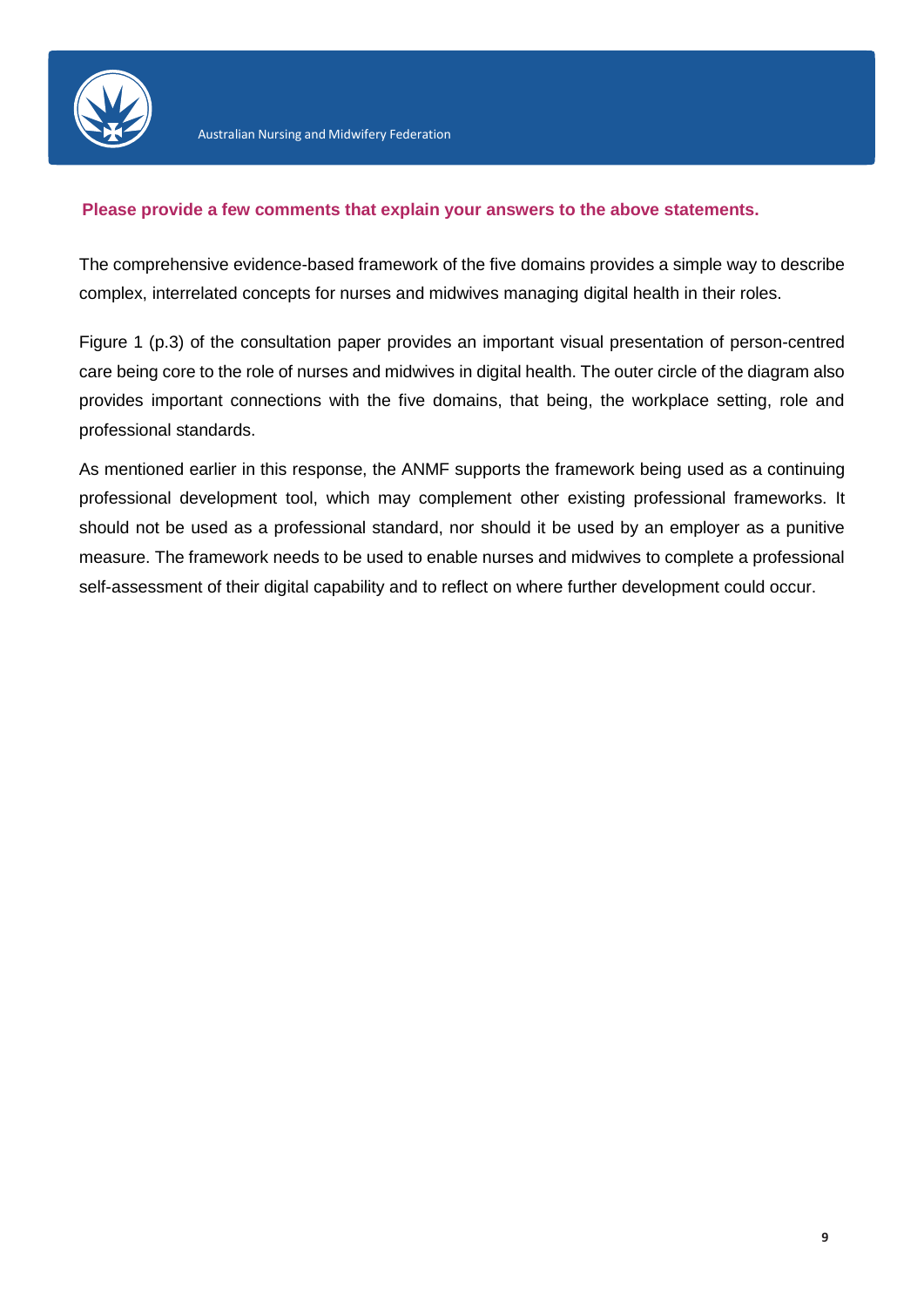

## **Section C: Feedback on the Sub-Domains (Domain 1 to 2)**

**Please select your response to each of the following statements about the sub-domains in the draft framework.**

**Domain 1 - Digital Professionalism:** *Professional standards are maintained in the digital environment.*

**The sub-domains are clear and make sense**:

|                                              | <b>Strongly</b><br>Agree | Agree | <b>Neither</b><br>agree nor<br>disagree | <b>Disagree Strongly</b> | <b>Disagree</b> |
|----------------------------------------------|--------------------------|-------|-----------------------------------------|--------------------------|-----------------|
| Sub-domain 1.1 Professional                  |                          |       |                                         |                          |                 |
| <b>Development - Nurses and midwives use</b> |                          |       |                                         |                          |                 |
| digital tools to achieve and maintain        |                          |       |                                         |                          |                 |
| professional                                 |                          |       |                                         |                          |                 |
| development requirements.                    |                          |       |                                         |                          |                 |
| Sub-domain 1.2 Procedural Knowledge -        |                          | ✓     |                                         |                          |                 |
| Nurses and midwives use of digital tools in  |                          |       |                                         |                          |                 |
| healthcare aligns with procedural, policy,   |                          |       |                                         |                          |                 |
| legal and ethical requirements.              |                          |       |                                         |                          |                 |
| Sub-domain 1.3 Digital Identity - Nurses     |                          | ✓     |                                         |                          |                 |
| and midwives use digital tools to develop    |                          |       |                                         |                          |                 |
| and maintain their online identity and       |                          |       |                                         |                          |                 |
| reputation.                                  |                          |       |                                         |                          |                 |

#### **Please provide a few comments that explain your answers to the above statements.**

#### Professional standards are maintained in the digital environment

The term *'traditional'* used in the sentence to describe digital professionalism should be deleted. Professional standards such as the Nursing and Midwifery Board of Australia's standards for practice and the code of conduct are not considered 'traditional'. They are the current requirements. Nurses and midwives using digital health need to maintain these standards within all areas of their practice.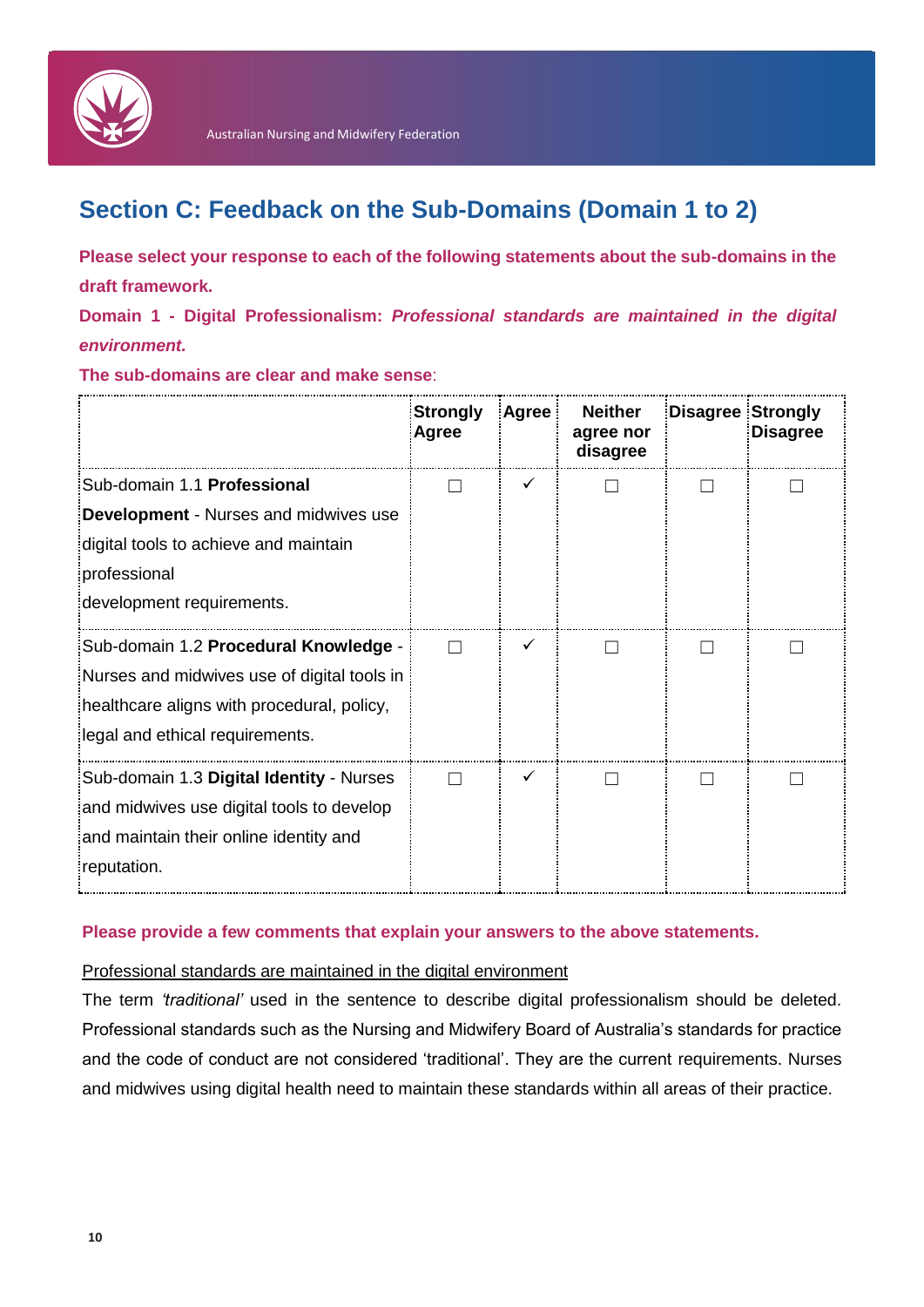

#### Sub-domain 1.1 Professional Development

The third point of this section refers to the Australian Health Practitioner Regulation Agency registration standards. This reference to AHPRA is incorrect and needs to be replaced with the **Nursing and Midwifery Board of Australia's** registration standards.

#### Sub-domain 1.2 Procedural Knowledge

The fourth dot point in this sub-domain uses the word '*issues'* which should be replaced with 'inequity'. This statement should now read:

*Recognised and acts upon cultural, ethical and socioeconomicial issues inequity related to access to, and use of, health information.* 

#### Sub-domain 1.3 Digital Identity

The ANMF notes that a nurse or midwife has a digital footprint in relation to their professional life by using digital technology as part of their work requirements. It is important that they present themselves in a way that is consistent with the relevant NMBA standards in this context as is required in all areas of practice. Further, some ANMF members' roles require them to use social media tools in their professional role to communicate with people for whom they are providing care. Again, these nurses and midwives need to ensure they comply with the relevant NMBA standards.

The line can become blurred however, when nurses and midwives are using technology such as social media in their personal time. The NMBA standards more generally apply to nurses' and midwives' practice or to behaviour that will impact their practice. Considering this, a nurse's or midwife's digital footprint out of work should not impact their professional life. Professional issues arise when the nurse or midwife, using their personal digital/social media accounts, state that they are registered while promoting opinions that maybe inconsistent with current evidence or public health policy. For example. the NMBA released a *Position statement on nurses, midwives and vaccination* in October 2016, outlining their concerns relating to a number of nurses and midwives promoting anti-vaccination statements<sup>5</sup> and reminded nurses and midwives about their obligations under the National Law, particularly the *Code of conduct*<sup>6</sup> and the *Guidelines for advertising regulated health services.* <sup>7</sup> Some nurses and midwives navigate this space easily and others find it challenging.

Considering the previous commentary, the ANMF supports the following two statements included in the consultation paper:

- *Understands the benefits and risks of different ways of presenting oneself online, both professionally and personally, and*
- *Understands that online posts can stay in the public domain and contribute to an individual's digital footprint.*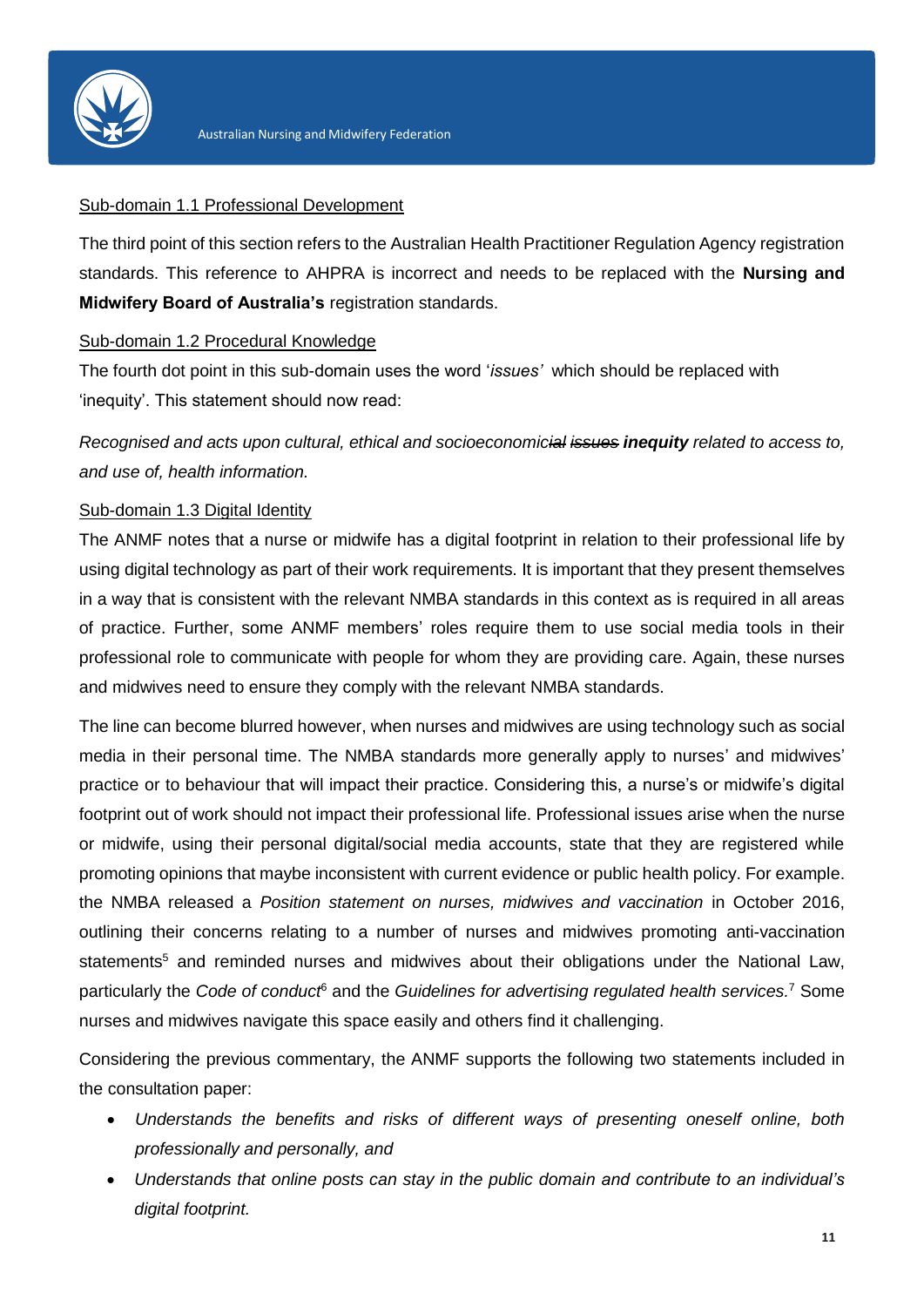

The ANMF does not however support the fourth statement in this section which states:

*Uses digital footprint to showcase skills, education and professional experience.* 

As highlighted earlier nurses and midwives need to consider the benefits and risks of presenting themselves online. Further, they need to consider their role and how presenting themselves online would personally affect them. Having a statement in the framework that suggests nurses and midwives are required to have a digital footprint to showcase their skills, education and professional experience if they are to be self-assessed as proficient is incorrect as it doesn't enable informed choice. This statement should be deleted.

#### **Domain 2** – **Leadership and Advocacy**: **Digital health leadership and advocacy supported by clear policy.**

|                                               | <b>Strongly</b><br>Agree | :Agree: | <b>Neither agree</b><br>nor disagree | Disagree | <b>Strongly</b><br><b>Disagree</b> |
|-----------------------------------------------|--------------------------|---------|--------------------------------------|----------|------------------------------------|
| Sub-domain 2.1 Patient Digital Health         |                          |         |                                      |          |                                    |
| <b>Advocacy</b> - Nurses and midwives         |                          |         |                                      |          |                                    |
| advocate for and educate                      |                          |         |                                      |          |                                    |
| patients/consumers in relation to how their   |                          |         |                                      |          |                                    |
| information is accessed and used.             |                          |         |                                      |          |                                    |
| Sub-domain 2.2 Leadership Within              |                          |         |                                      |          |                                    |
| <b>Organisation</b> - Nurses and midwives are |                          |         |                                      |          |                                    |
| visible and active players in digital health  |                          |         |                                      |          |                                    |
| decision making within their organisations.   |                          |         |                                      |          |                                    |
| Sub-domain 2.3 Digital Leadership in          |                          |         |                                      |          |                                    |
| Nursing and Midwifery Professions -           |                          |         |                                      |          |                                    |
| Nurses and midwives provide active            |                          |         |                                      |          |                                    |
| leadership to ensure the professions have     |                          |         |                                      |          |                                    |
| input into national digital health decisions. |                          |         |                                      |          |                                    |

**The sub-domains are clear and make sense:**

**Please provide a few comments that explain your answers to the above statements.**

The ANMF do not have anything to add to this section at this time.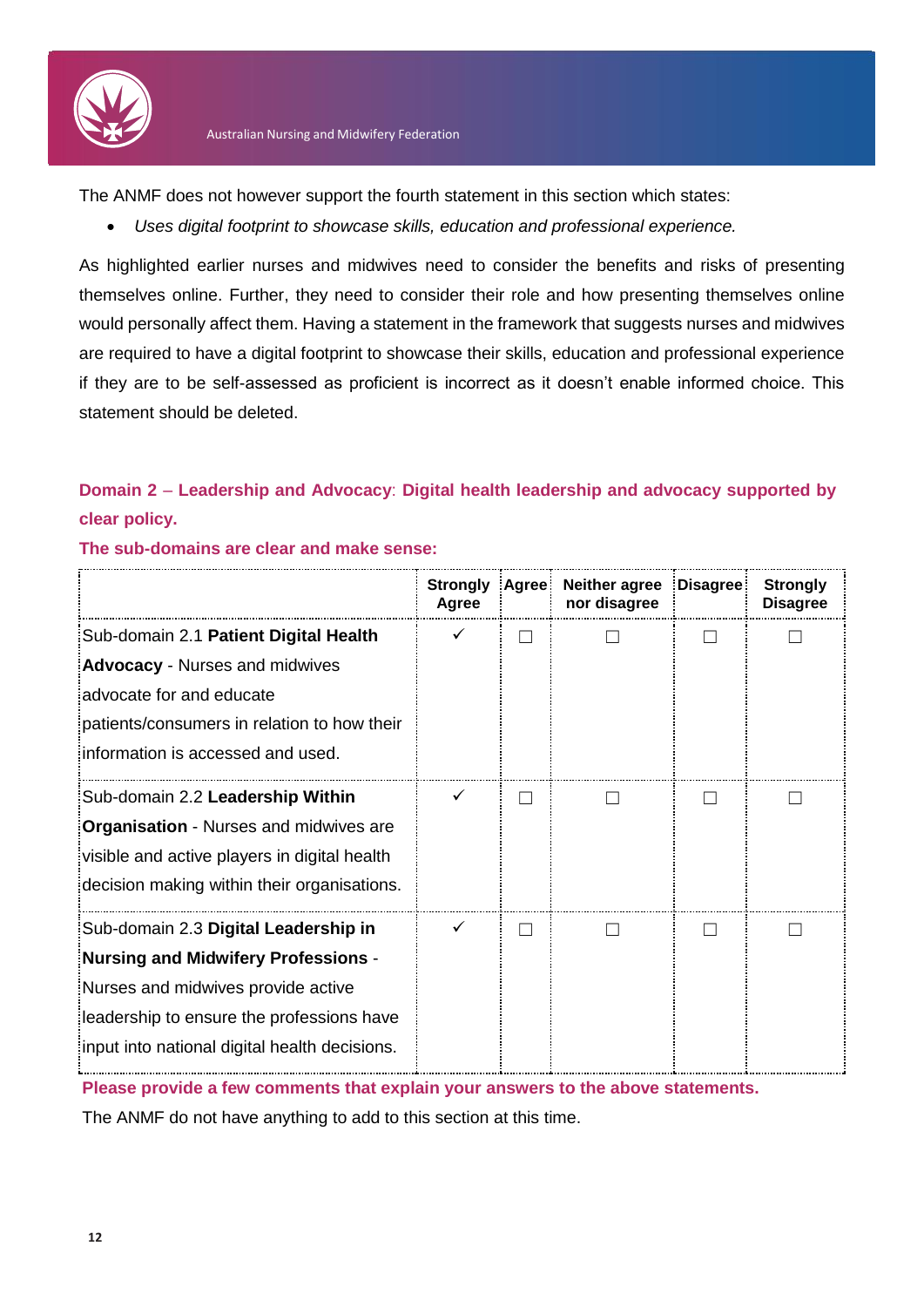

## **Section C: Feedback on the Sub-Domains (Domain 3 to 4)**

**Please select your response to each of the following statements about the sub-domains in the draft framework.**

**Domain 3 - Data and Information Quality**: Data quality must be present.

**The sub-domains are clear and make sense:**

|                                                                                                                                                                                                          | <b>Strongly</b><br>Agree | <b>Agree</b> | <b>Neither</b><br>agree nor<br>disagree | <b>Disagree</b> | <b>Strongly</b><br><b>Disagree</b> |
|----------------------------------------------------------------------------------------------------------------------------------------------------------------------------------------------------------|--------------------------|--------------|-----------------------------------------|-----------------|------------------------------------|
| Sub-domain 3.1 Data Capture - Nurses and<br>midwives play a crucial role in the capture of<br>complete, timely and accurate data.                                                                        |                          |              |                                         |                 |                                    |
| Sub-domain 3.2 Data Management - Nurses<br>and midwives play a pivotal role in the<br>processes of ensuring the accessibility,<br>reliability, and timeliness of data within<br>healthcare environments. |                          | ✓            |                                         |                 |                                    |
| Sub-domain 3.3 Data Lifecycle - Nurses and<br>midwives are able to recognise that data<br>have different uses or usefulness at various<br>points within healthcare.                                      |                          |              |                                         |                 |                                    |

#### **Please provide a few comments that explain your answers to the above statements.**

#### 3.2 Data Management

In the first point under this section, the term *basic* needs to be deleted from the statement. This deletion will enable the statement to be relevant to all capability levels of the framework. The statement should now read as follows: *understands informatics and digital health terminology.*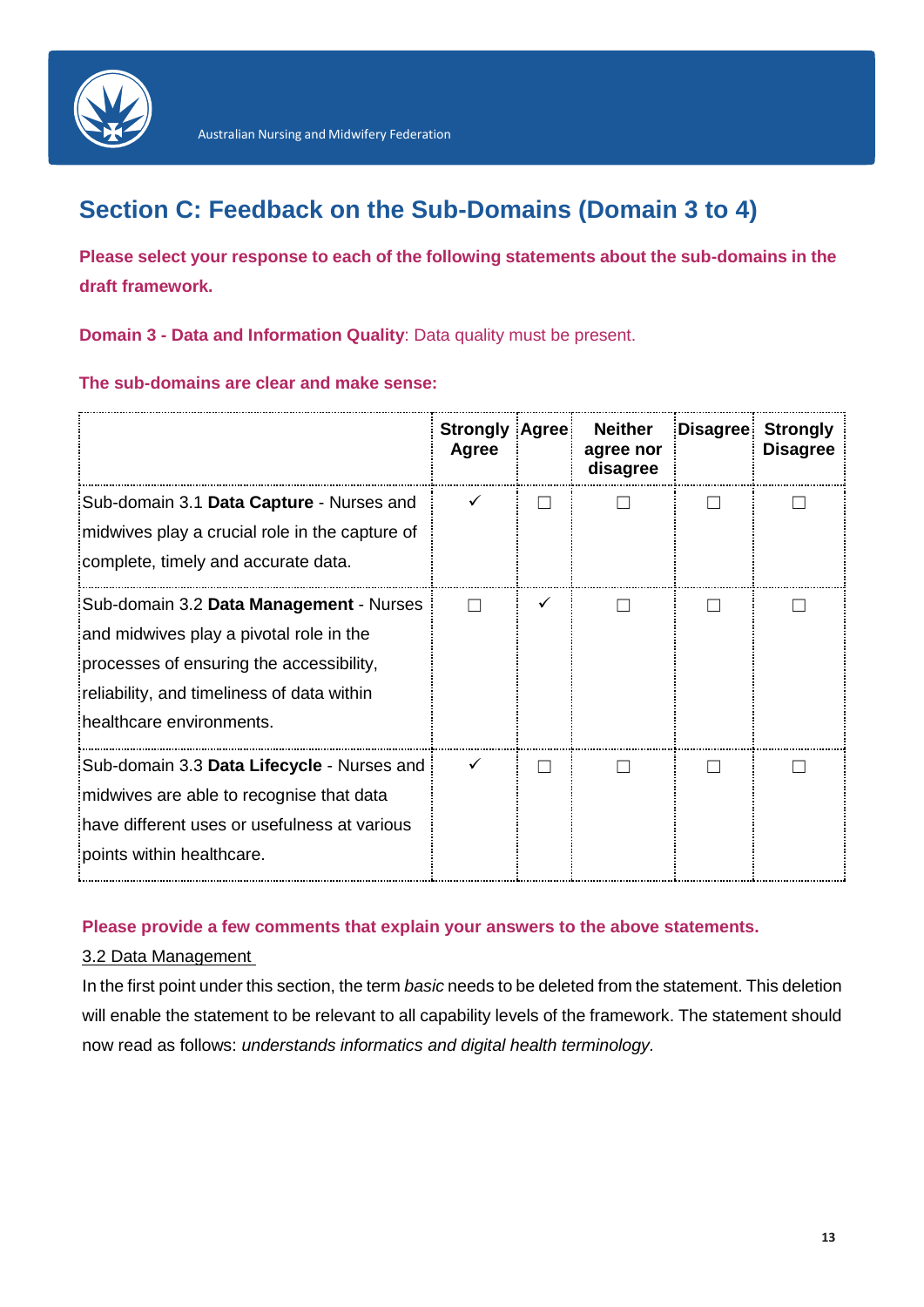

**Domain 4** – **Information-enabled Care**: **Care must be supported by rigorous data analysis and critical appraisal.**

**The sub-domains are clear and make sense:**

|                                                                                                                                                                                                                                                | <b>Strongly Agree!</b><br><b>Agree</b> | <b>Neither</b><br>agree nor<br>disagree | <b>Disagree!</b> | <b>Strongly</b><br><b>Disagree</b> |
|------------------------------------------------------------------------------------------------------------------------------------------------------------------------------------------------------------------------------------------------|----------------------------------------|-----------------------------------------|------------------|------------------------------------|
| Sub-domain 4.1 Data Sharing - Nurses and<br>midwives appropriately use and share digital<br>data with other healthcare professionals.                                                                                                          |                                        |                                         |                  |                                    |
| Sub-domain 4.2 Information Creation and<br>Use - Nurses and midwives use data from a<br>wide range of sources to create information for<br>themselves and other healthcare providers<br>and users to implement, support and evaluate<br>icare. |                                        |                                         |                  |                                    |
| Sub-domain 4.3 Extending Practice - Nurses<br>and midwives use information to develop,<br>extend and support evidence based care in<br>critical decision making.                                                                               |                                        |                                         |                  |                                    |

#### **Please provide a few comments that explain your answers to the above statements.**

The ANMF do not have anything to add to this section at this time.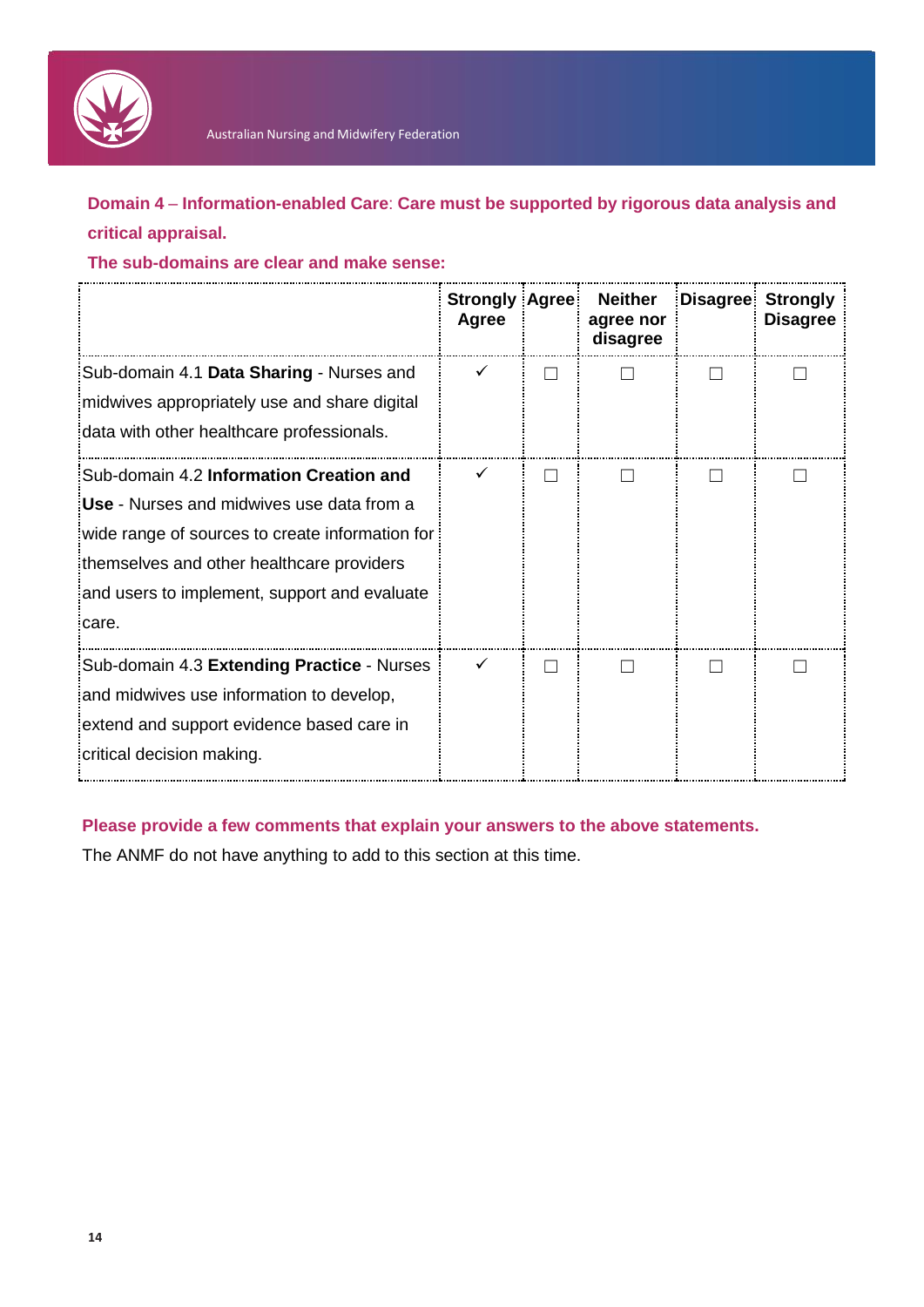

## **Section C: Feedback on the Sub-Domains (Domain 5)**

**Please select your response to each of the following statements about the sub-domains in the draft framework.**

**Domain 5 – Technology: Technology needs to be understood and used appropriately**. **The sub-domains are clear and make sense:**

|                                                                                                                                                                                                           | Agree |                | agree<br>nor<br>disagree | Strongly Agree Neither Disagree Strongly<br><b>Disagree</b> |
|-----------------------------------------------------------------------------------------------------------------------------------------------------------------------------------------------------------|-------|----------------|--------------------------|-------------------------------------------------------------|
| Sub-domain 5.1 Available/Appropriate Technologies<br>- Nurses and midwives are able to identify and<br>recommend appropriate digital technologies for their<br>environment and use these where available. |       | П              | П                        |                                                             |
| Sub-domain 5.2 Information Systems Governance -<br>Nurses and midwives are able to implement in practice<br>policy and procedures that govern information system<br>use in their workplace.               |       | $\blacksquare$ |                          |                                                             |
| Sub-domain 5.3 Problem Solving - Nurses and<br>midwives are able to use digital technologies to support<br>problem solving in practice.                                                                   |       | $\mathcal{L}$  |                          |                                                             |

**Please provide a few comments that explain your answers to the above statements.**

The ANMF does not have anything to add to this section at this time.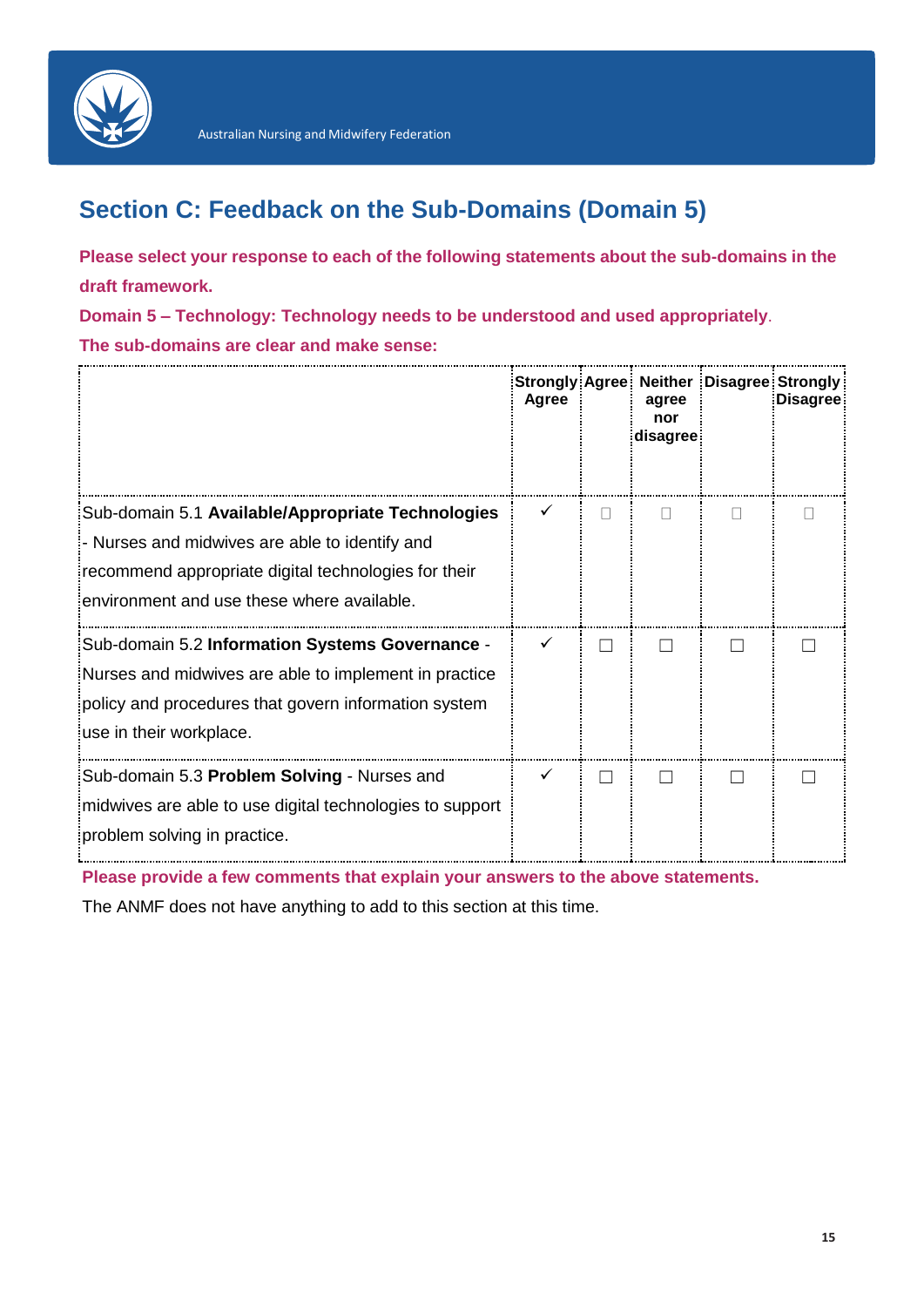

## **Section D: Feedback on the Capability Statements**

*Formative level* – **This level reflects nurses and midwives who are becoming aware of the move toward digital health and the implications for practice.**

*Intermediate level* **– This level reflects nurses and midwives who are developing increased confidence, knowledge, skill and capacity in the use of digital health in their practice.**

*Proficient level* **– This level reflects nurses and midwives who are assuming leadership in the use and championing of digital health within both practice and the broader nursing/midwifery profession.**

#### **Please select your response to each of the following statements about the capability levels.**

|                                                                                                                                                                                                                       | <b>Strongly</b><br><b>Agree</b> | Agree:       | <b>Neither</b><br>agree nor<br>disagree | <b>Disagree Strongly</b> | <b>Disagree</b> |
|-----------------------------------------------------------------------------------------------------------------------------------------------------------------------------------------------------------------------|---------------------------------|--------------|-----------------------------------------|--------------------------|-----------------|
| The separation of capabilities into the three<br>levels of formative, intermediate and proficient<br>makes sense.                                                                                                     | ✓                               |              |                                         |                          |                 |
| The Formative level best reflects nurses and<br>midwives who are becoming aware of the<br>move toward digital health and the<br>implications for practice.                                                            |                                 |              | $\mathsf{L}$                            |                          |                 |
| The <b>Intermediate level</b> best reflects nurses<br>and midwives who are developing increased<br>confidence, knowledge, skill and capacity in<br>the use of digital health in their practice.                       |                                 | $\mathbf{I}$ | $\mathsf{L}$                            |                          |                 |
| The <b>Proficient level</b> best reflects nurses and<br>midwives who are assuming leadership in the<br>use and championing of digital health within<br>both practice and the broader<br>nursing/midwifery profession. |                                 |              |                                         |                          |                 |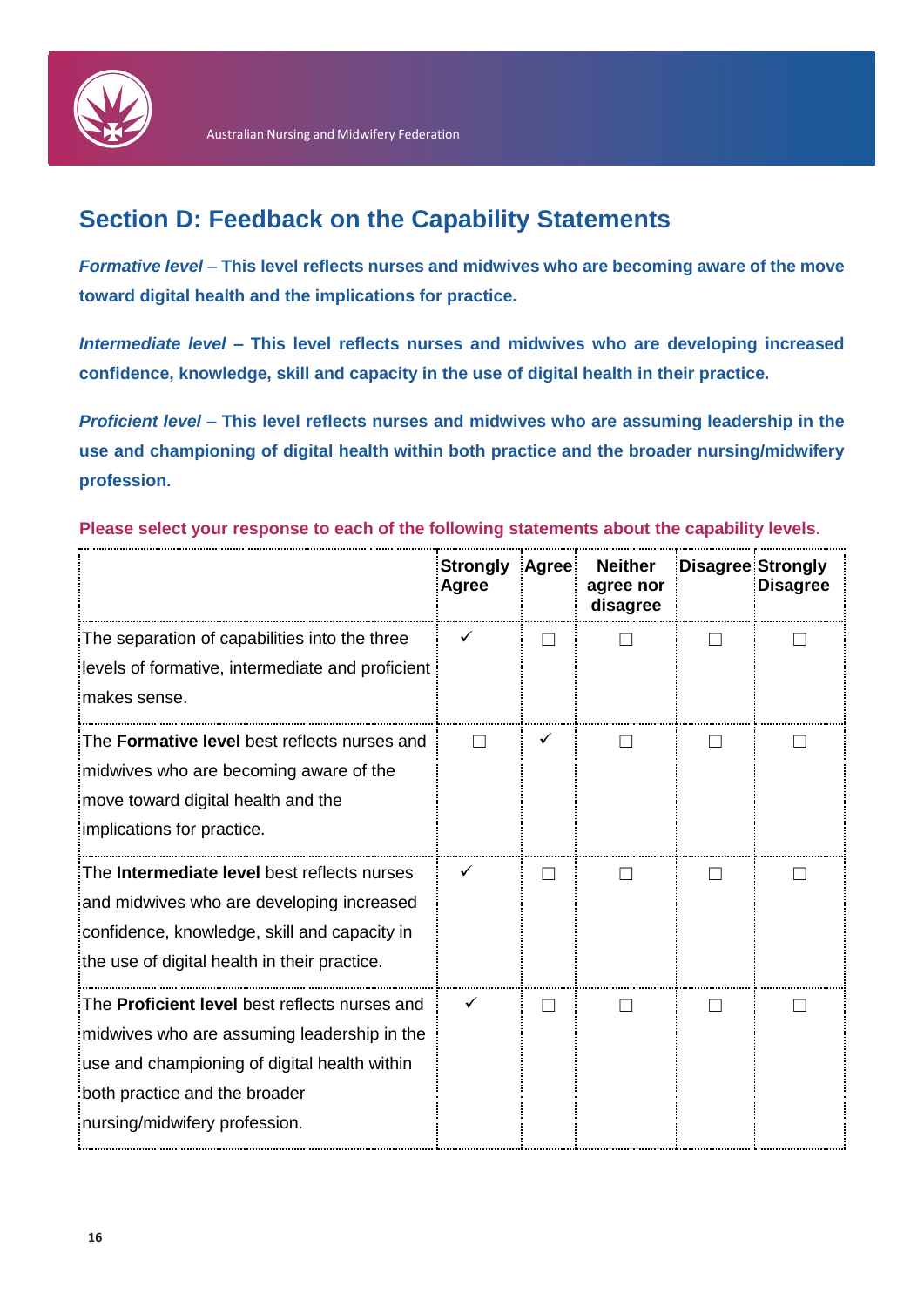

#### **Please provide a few comments that explain your answers to the above statements.**

The ANMF supports the three levels of capability for the framework and considers that it is important for nurses and midwives to be able to recognise where they are placed in each of the domains. It is also important to note that nurses and midwives may move between levels depending upon their workplace, for example a nurse may identify his/herself as proficient at one health service, but only intermediate at another. This could be due to the level of access to digital technology or digital systems being different between health services.

#### *Formative level – This level reflects nurses and midwives who are becoming aware of the move toward digital health and the implications for practice.*

The ANMF suggests that the wording in this statement is amended as this level should describe nurses and midwives who are starting to use and understand digital health and its impact on practice not just that they are becoming aware of the move toward digital health.

The new wording should be as follows:

Formative level – This level reflects nurses and midwives who are beginning **to use and understand digital health and how it impacts** practice.

#### **Capability Statements**

**The table at the end of the [draft framework document](https://www.hisa.org.au/wp-content/uploads/2020/01/DRAFT-National-Digital-Health-Capability-Framework-for-Nurses-and-Midwives-v4.7_For-Consultation.pdf?x97063) (page 19 to 32) contains capability statements for each sub-domain and which depict the anticipated growth of knowledge, skills and abilities in each capability area. If you have feedback on any of those statements please provide them below.**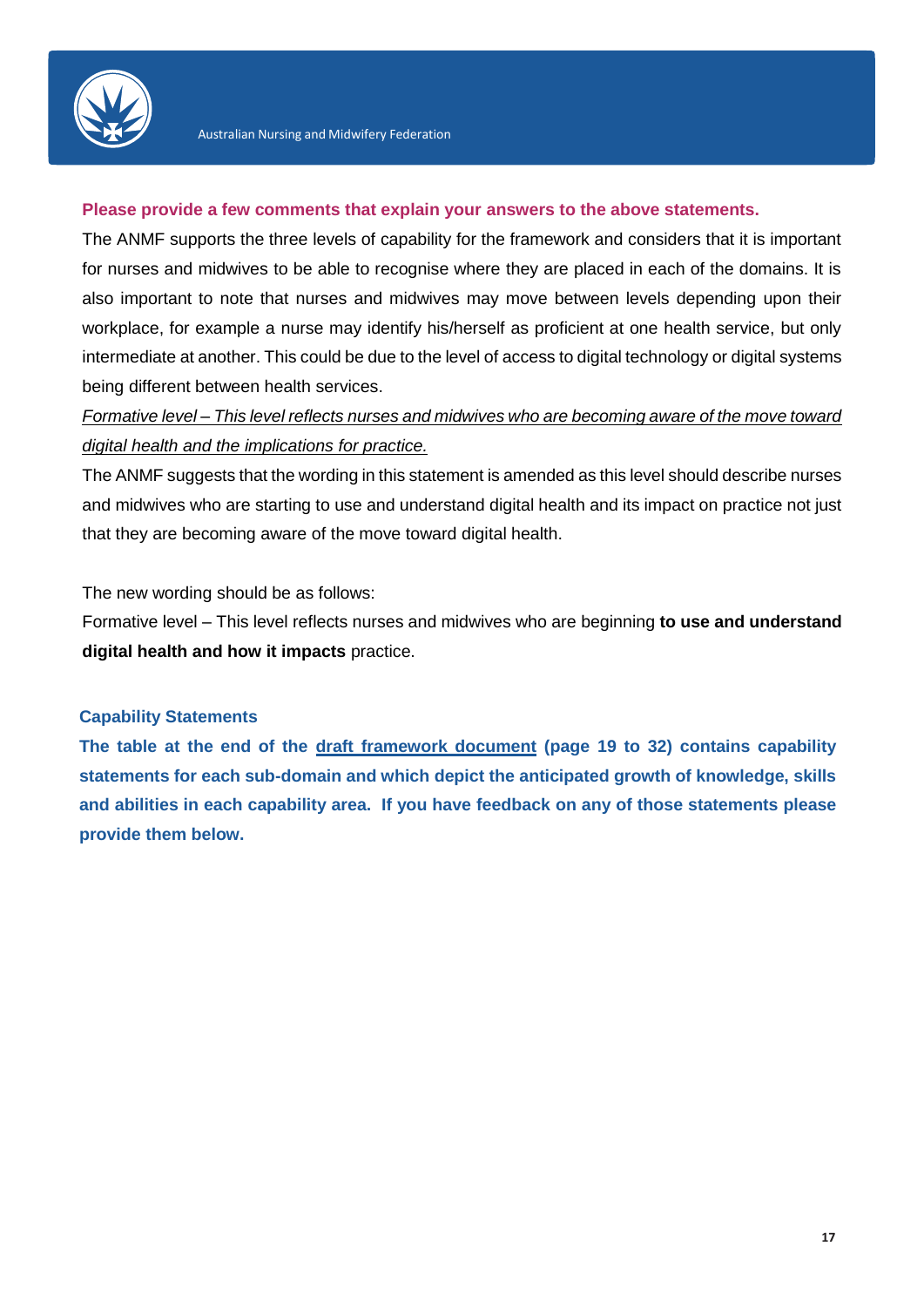

## **Section E: Use and value of the Framework to Nurses and Midwives**

**The framework could be used as a resource to guide nurses and midwives, employers and educators in their workforce and professional development planning regarding digital health capabilities. It is therefore important to gather your feedback as to the potential use and value of the framework to the nursing and midwifery workforce.**

**Please select your response to each of the following statements about the draft framework:**

|                                                                                                                                              | <b>Strongly</b><br>Agree | Agree | <b>Neither</b><br>agree nor<br>disagree | <b>Disagree Strongly</b> | <b>Disagree</b> | <b>Unsure</b> |
|----------------------------------------------------------------------------------------------------------------------------------------------|--------------------------|-------|-----------------------------------------|--------------------------|-----------------|---------------|
| The framework has the potential to be<br>useful to nurses and midwives.                                                                      |                          |       |                                         |                          |                 |               |
| The framework is useful in a range of<br>specialised roles and different settings.                                                           | $\Box$                   |       |                                         |                          |                 |               |
| The framework is useful for individuals<br>to self-assess their digital health<br>capabilities.                                              |                          | ✓     |                                         |                          |                 |               |
| The framework is useful for employers<br>to identify individual capability of nurses<br>and midwives.                                        | $\mathbf{L}$             |       |                                         |                          |                 |               |
| The framework provides clarity that will<br>allow me to assess my level of digital<br>health capability at different points in my<br>career. | П                        | ✓     |                                         |                          |                 |               |
| The framework would add value to<br>digital health training in my workplace.                                                                 | $\Box$                   |       |                                         |                          |                 |               |
| The framework is useful for health<br>services to identify organisation-wide<br>capability.                                                  | П                        |       |                                         | ΓI                       | $\mathbf{I}$    |               |